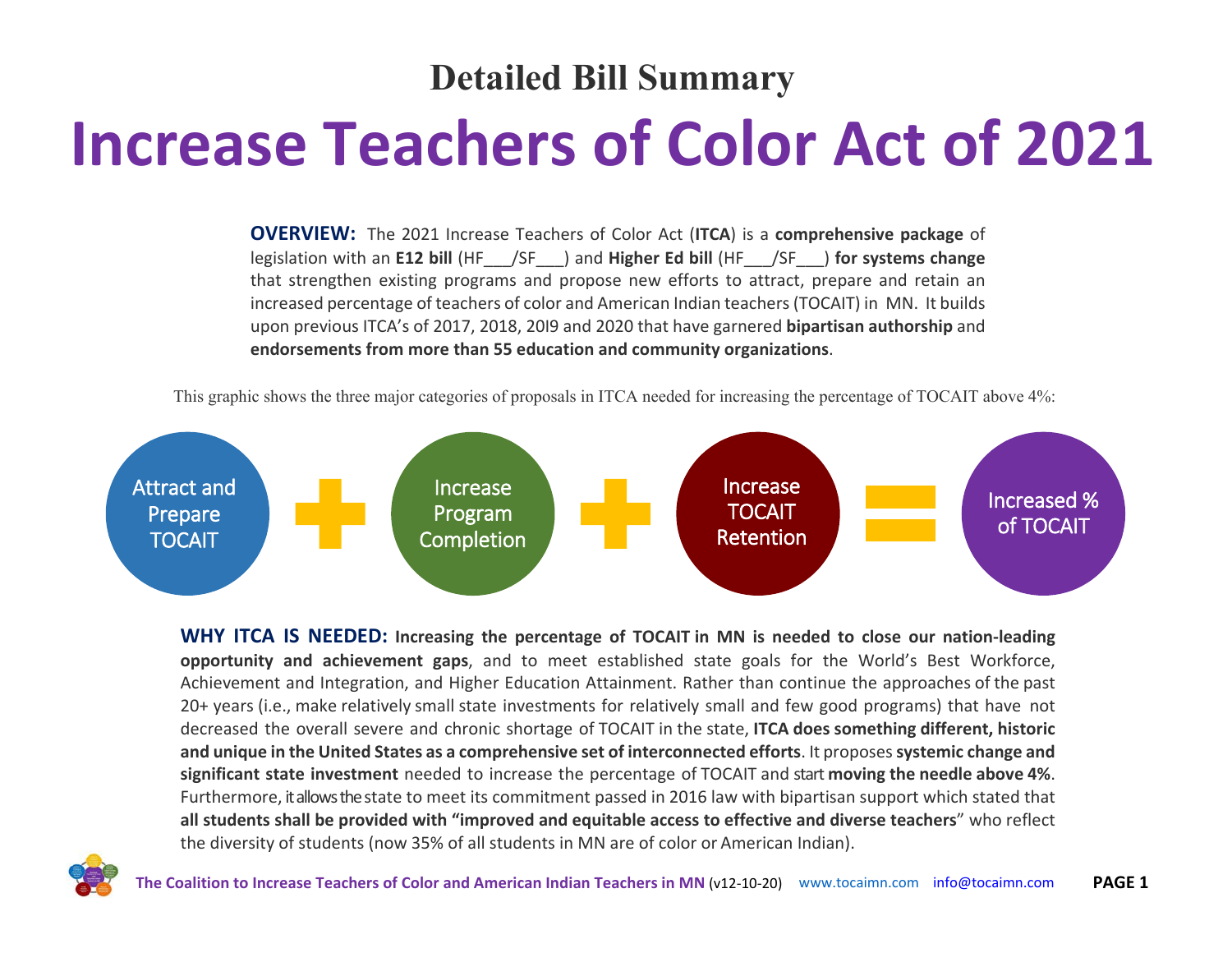### **ESTABLISH A STATE GOAL AND REPORT**

| <b>PURPOSE:</b> Increase transparency and accountability while providing further recommendations for addressing the TOCAIT shortage. |                                                                                                                                                                                                                                                                                                                                                                     |             |
|--------------------------------------------------------------------------------------------------------------------------------------|---------------------------------------------------------------------------------------------------------------------------------------------------------------------------------------------------------------------------------------------------------------------------------------------------------------------------------------------------------------------|-------------|
| Sect.                                                                                                                                | Increasing Teachers of Color and American Indian Teachers in Minnesota Goal and Report. Establishes a state goal to increase<br>overall percent of TOCAIT each year, and directs PELSB to publish a report in collaboration with state agencies administering<br>various state grant programs that intend to increase TOCAIT in light of state goal. (NEW 120B.117) | FY22: \$15K |

**RELATED E12** 

|                                         | <b>ATTRACT and PREPARE MORE TOCAIT</b><br>PURPOSE: These sections focus on getting more teachers of color and American Indian teachers into teaching preparation<br>programs or teaching in MN, although sections 13 & 15 are not exclusively for TOCAIT.                                                                                                                                                                                                                                                                                                                                                                                                                                                                                                                                                                                                                                                                 | <b>RELATED E12</b><br><b>Biennium</b><br><b>APPROPRIATIONS</b><br>(Sect 21) |
|-----------------------------------------|---------------------------------------------------------------------------------------------------------------------------------------------------------------------------------------------------------------------------------------------------------------------------------------------------------------------------------------------------------------------------------------------------------------------------------------------------------------------------------------------------------------------------------------------------------------------------------------------------------------------------------------------------------------------------------------------------------------------------------------------------------------------------------------------------------------------------------------------------------------------------------------------------------------------------|-----------------------------------------------------------------------------|
| Sect.<br>16                             | Expanded Grow Your Own (GYO) Pathways. Amends session law and makes program a new statute (122A.685) with an updated<br>title and broader, more accurate definition of GYO programs. Funds 3 different types of GYO grants: post-bacc residencies, other<br>GYO undergrad and grad programs for adults, and GYO programs for secondary students besides concurrent enrollment. Expands<br>eligibility for more districts and improves outcomes with eligibility based on the diversity of actual GYO program participants.                                                                                                                                                                                                                                                                                                                                                                                                | FY20-21: \$3M<br>FY22-23: \$17M                                             |
| Sect.<br>14, 15                         | Collaborative Urban and Greater Minnesota Educators of Color Program Grants. Amends 122A.635 allowing funds to be used<br>over a two-year implementation period and moving the reporting deadline after the school/fiscal year rather than due in January.                                                                                                                                                                                                                                                                                                                                                                                                                                                                                                                                                                                                                                                                | FY20-21: \$2.1M<br>FY22-23: \$12M                                           |
| Sect.<br>13<br>(and<br>8, 9,<br>11, 12) | Come Teach in Minnesota Bonuses program. Establishes new program to support districts and schools recruiting out-of-state teachers<br>of color and providing up to \$2,500 hiring and \$2,500 retention bonuses each FY to teachers prepared in other states who would qualify<br>for a Tier 3 license to come teach in MN. Estimated total of TOCAIT incentivized = 400 (New 122A.59)<br>Added bonus for those who teach in economic development regions with a specific licensure area experiencing a shortage.<br>Sect. 8 & 9 amend licensing requirements (122A.183 & 122A.184) to remove barriers for TOCAIT prepared at minority-<br>serving institutions in other states such as HBCU's and Tribal Colleges and those who achieved tenure in other states<br>Sect. 11 & 12 allow districts to negotiate 1-yr probationary periods for teachers from other states who achieved tenure<br>(Amends 122A.40 & 122A.41) | <b>New</b><br>FY22-23: \$2.1M                                               |
| Sect.<br>21                             | "Intro to Teaching" Concurrent Enrollment Courses. (No proposed policy changes to 124D.09, only increased appropriation)                                                                                                                                                                                                                                                                                                                                                                                                                                                                                                                                                                                                                                                                                                                                                                                                  | FY20-21: \$750K<br>FY22-23: \$1M                                            |
| Sect.<br>21                             | American Indian Teacher Preparation Programs. (No proposed policy changes to 122A.63, only increased appropriation)                                                                                                                                                                                                                                                                                                                                                                                                                                                                                                                                                                                                                                                                                                                                                                                                       | FY20-21: \$920K<br>FY22-23: \$1.2M                                          |
| Sect.<br>21                             | Teacher Recruitment Marketing Campaign. Awards two grants to develop and implement an outreach and marketing campaign to<br>recruit teachers, especially teachers in identified shortage areas and teachers of color.                                                                                                                                                                                                                                                                                                                                                                                                                                                                                                                                                                                                                                                                                                     | New<br>$FY22-23: $1M$                                                       |

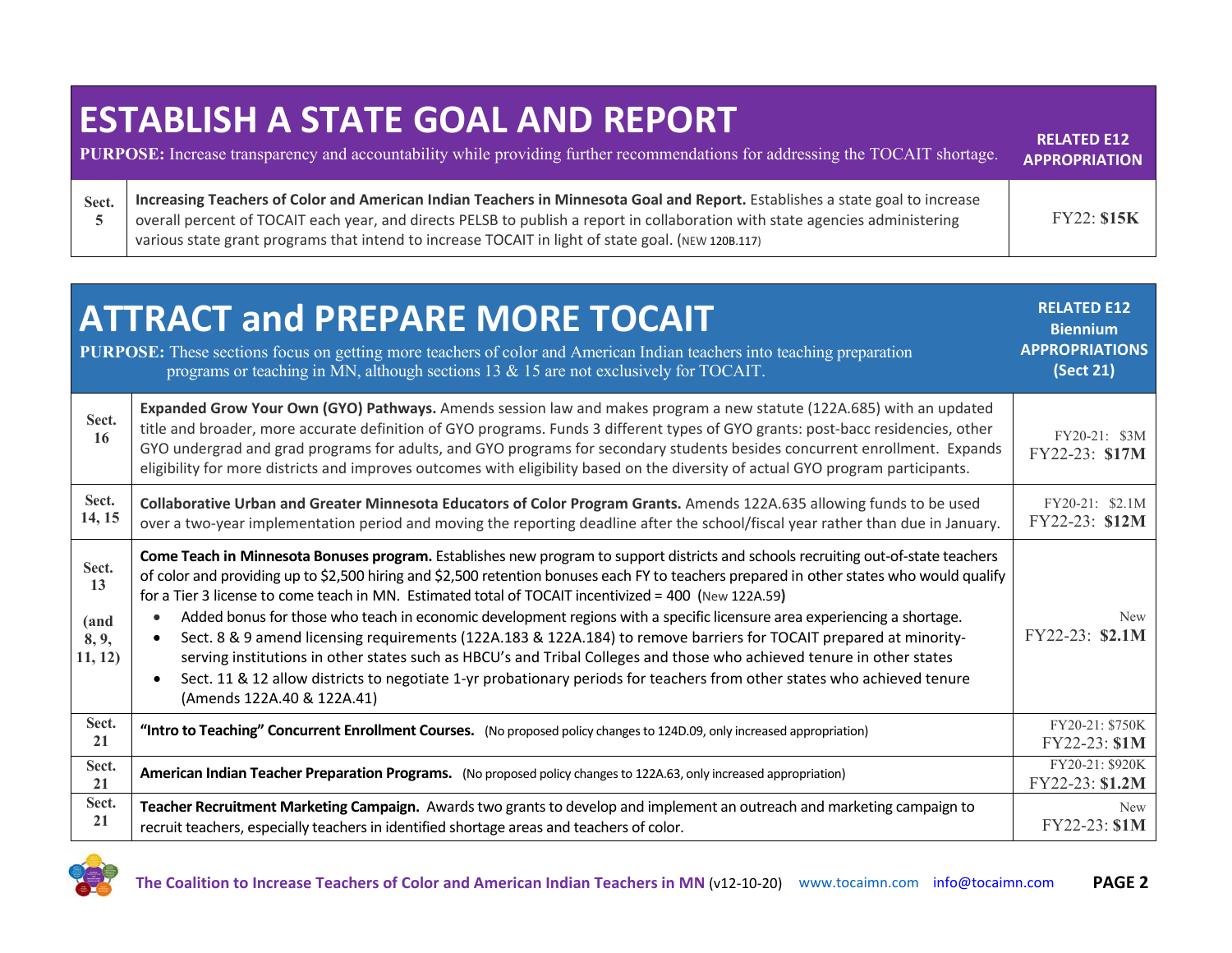# **INCREASE PREP PROGRAM COMPLETION FOR TOCAIT**

|                                 | **These two sections are the highest fiscal priorities in the bill.<br><b>PURPOSE:</b> They seek appropriations to meet the needs of E-12 teacher candidates and E-12 schools by<br>providing direct financial support to complete preparation programs.                                                                                                                                                                                                                                                                                                                                                                                                                                                   | <b>RELATED</b><br><b>Higher Ed</b><br><b>Biennium</b><br><b>APPROPRIATIONS</b> |
|---------------------------------|------------------------------------------------------------------------------------------------------------------------------------------------------------------------------------------------------------------------------------------------------------------------------------------------------------------------------------------------------------------------------------------------------------------------------------------------------------------------------------------------------------------------------------------------------------------------------------------------------------------------------------------------------------------------------------------------------------|--------------------------------------------------------------------------------|
| <b>High Ed</b><br>Sect.<br>1,4  | ** Aspiring MN Teachers of Color Scholarship Program to be established which would support 1,000 TOCAIT candidates<br>in FY20 and 1,600 in FY21 who have financial need and of color and are admitted to preparation programs. \$10,000<br>scholarships/year before student teaching up to \$25,000 total per candidate. Includes base appropriation. (NEW 136A.1274)                                                                                                                                                                                                                                                                                                                                      | <b>New</b><br>FY22-23: \$26.3M                                                 |
| <b>High Ed</b><br>Sect.<br>2, 4 | **Student Teacher Candidate Grants in Shortage Areas program amends statute 136A.1275 to clarify intent and<br>targeting financial support to most needed licensure shortage areas in the state as well as diverse candidates.<br>Appropriation supports 300 TOCAIT candidates in FY20, and 400 candidates in FY21 with base appropriation established<br>to support more TOCAIT candidates complete their programs.                                                                                                                                                                                                                                                                                       | FY20-21: \$2.5M<br>FY22-23: \$5.42M                                            |
| E12<br>Sect.<br>10              | Exams Required for Licensure (122A.185) amended so that:<br>Completers of MN preparation programs who have demonstrated meeting hundreds of content and pedagogy<br>licensure standards are no longer required to take costly licensure exams; such exams have proven over two<br>decades to have no predictive validity for teacher effectiveness and they produce racially inequitable outcomes.<br>Exams are only required for those teachers prepared out-of-state who have not passed similar exams required in<br>Minnesota or those seeking licensure through portfolio.<br>Testing centers must provide monthly opportunities for untimed skills exams and other additional supports.<br>$\bullet$ | none                                                                           |

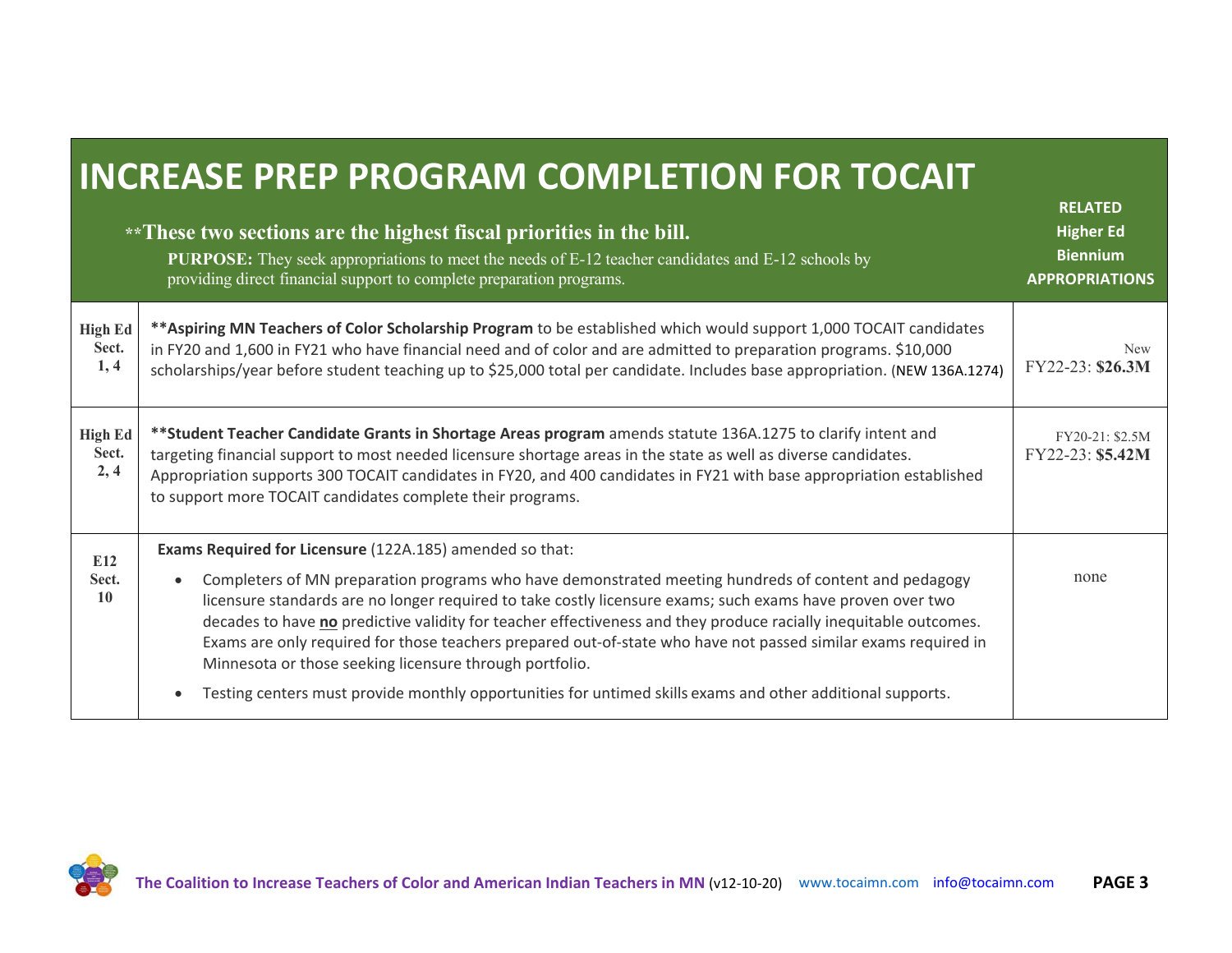# **INCREASE RETENTION OF TOCAIT**

| <b>PURPOSE:</b> These sections address some of the most significant reasons why teachers, especially teachers of color and American Indian<br>teachers (TOCAIT), leave the profession after few years in the classroom so that all students will have "improved and<br>equitable access to effective and diverse teachers" who reflect the diversity of students (per 2016 MN law). |                                                                                                                                                                                                                                                                                                                                                                                                                                                                                                                                                                                                                                                                                                                                                                                                                                                            |                                                             |  |
|-------------------------------------------------------------------------------------------------------------------------------------------------------------------------------------------------------------------------------------------------------------------------------------------------------------------------------------------------------------------------------------|------------------------------------------------------------------------------------------------------------------------------------------------------------------------------------------------------------------------------------------------------------------------------------------------------------------------------------------------------------------------------------------------------------------------------------------------------------------------------------------------------------------------------------------------------------------------------------------------------------------------------------------------------------------------------------------------------------------------------------------------------------------------------------------------------------------------------------------------------------|-------------------------------------------------------------|--|
| Sect.<br>17                                                                                                                                                                                                                                                                                                                                                                         | Teacher Mentorship and Retention of Effective Teachers. Amends existing statute 122A.70 to improve the new grant program<br>established in 2019 given implementation lessons learned by:<br>clarifying eligibility requirements<br>$\bullet$<br>allowing grant recipients to use funds over a two-year implementation period<br>changing reporting deadline from June 30 to Sept. 30 so as to determine the impact of teacher retention efforts                                                                                                                                                                                                                                                                                                                                                                                                            | FY20-21: \$1.5M<br>FY22-23: \$6M                            |  |
| Sect.<br>$1-3$                                                                                                                                                                                                                                                                                                                                                                      | World's Best Workforce. Amends existing statute 120B.11 requiring that district strategic plans include:<br>practices that ensure learning and work environments validate, affirm, embrace, and integrate cultural and community<br>strengths for all students, families, and employees<br>practices that seek to retain qualified, racially and ethnically diverse staff effective at working with diverse students<br>curriculum that is rigorous, accurate, anti-racist, and culturally sustaining<br>access for all learners to ethnic studies curriculum using culturally responsive methodologies<br>Amendments also add definitions for the following terms that themselves do not even exist anywhere in current state<br>statutes, laws or rules: "anti-racist", "culturally sustaining", "ethnic studies curriculum", and "institutional racism" | See new<br>Equitable School<br>Enhancement<br>grant program |  |
| Sect.<br>$\overline{\mathbf{4}}$                                                                                                                                                                                                                                                                                                                                                    | Equitable School Enhancement Grants. Establishes new grant program to support districts' and schools' efforts to implement<br>world's best workforce strategies that address issues of curricular, environmental, and structural inequities in schools that create<br>opportunity and achievement gaps for students, families, and staff who are of color or who are American Indian. (NEW 120B.113)                                                                                                                                                                                                                                                                                                                                                                                                                                                       | <b>New</b><br>FY22-23: \$6M                                 |  |
| Sect.<br>20                                                                                                                                                                                                                                                                                                                                                                         | Achievement and Integration program. Amends existing statute 124D.861 to specify that plans "must include strategies to<br>validate, affirm, embrace, and integrate cultural and community strengths of all students, families, and employees in the district's<br>curriculum as well as learning and work environments, and to address issues of institutional racism in schools that create<br>opportunity and achievement gaps for students, families, and staff who are of color or American Indian." Adds several possible<br>activities that districts may include in plans for closing opportunity and achievement gaps.                                                                                                                                                                                                                            | No extra<br>appropriation<br>proposed for<br>amendments     |  |
| <b>High</b><br>Ed<br>Sect.<br>3                                                                                                                                                                                                                                                                                                                                                     | Teacher Shortage Loan Forgiveness Program. Amends existing statute 136A.1791 to focus eligibility on licensure areas specific to<br>economic development regions where teachers work along with demographic shortages, and increases support up to \$2,000/yr<br>for up to 10 yrs for each shortage area eligibility met. Ensures that the percentage of TOCAIT receiving loan forgiveness equals the<br>percentage of students of color and American Indian students in the state.                                                                                                                                                                                                                                                                                                                                                                        | (Higher Ed, Sect 4)<br>FY20-21: \$400K<br>FY22-23: \$4M     |  |

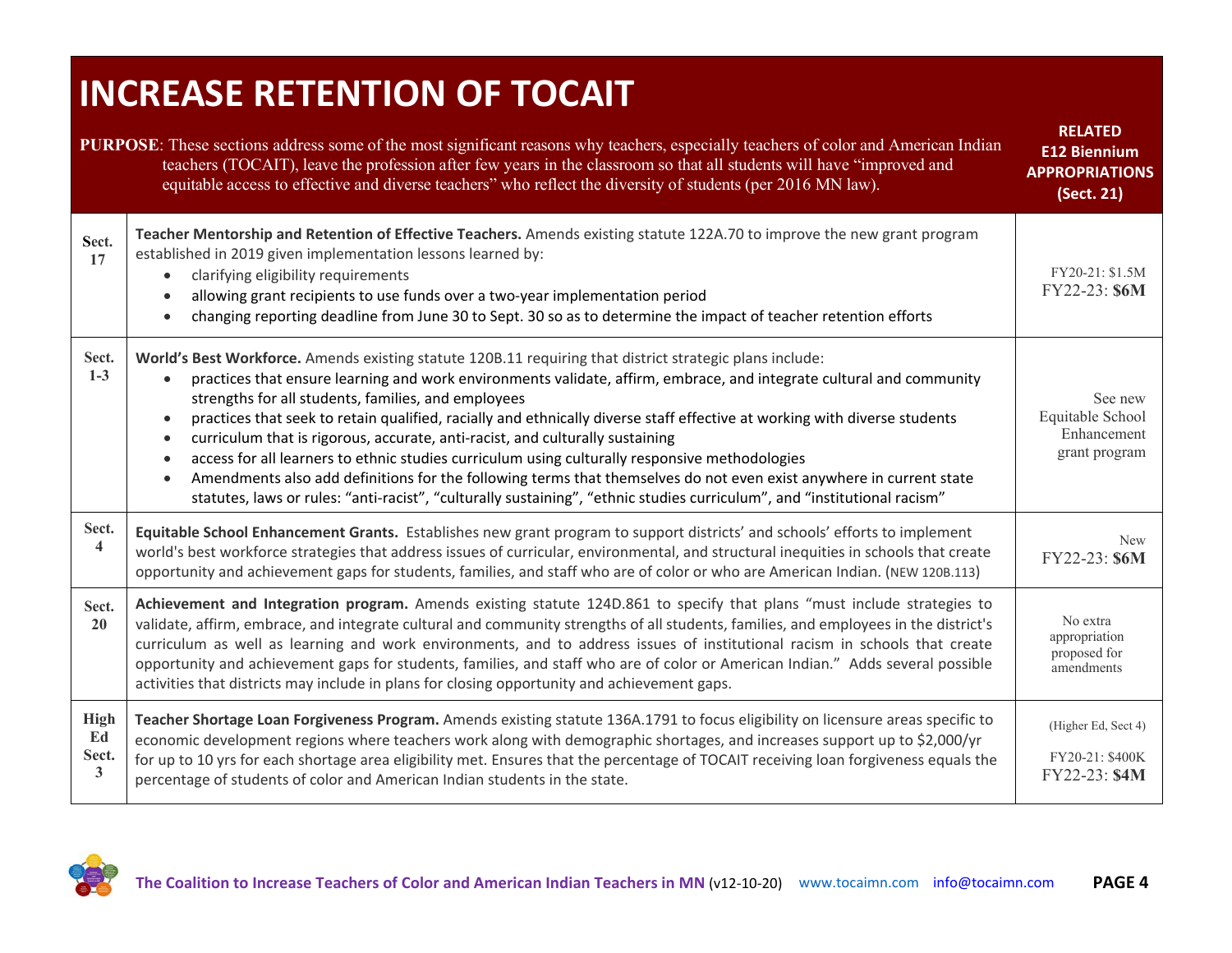# **INCREASE RETENTION OF TOCAIT**

|                         | <b>PURPOSE:</b> These sections copied from the Governor's 2020 policy bill into the 2021 ITCA were endorsed by the Coalition<br>last session because they closely align with ITCA and address climate issues that can cause teachers of color and<br>American Indian teachers (TOCAIT) to leave the profession.                                                                                                                                                                                                                                                                                                                                 | <b>RELATED</b><br><b>E12 Biennium</b><br><b>APPROPRIATIONS</b> |
|-------------------------|-------------------------------------------------------------------------------------------------------------------------------------------------------------------------------------------------------------------------------------------------------------------------------------------------------------------------------------------------------------------------------------------------------------------------------------------------------------------------------------------------------------------------------------------------------------------------------------------------------------------------------------------------|----------------------------------------------------------------|
| Sect.<br>6              | Curriculum Policy. A proposed new statute [120B.25] that a "school board must adopt a written policy that prohibits<br>discrimination or discipline for a teacher or principal on the basis of incorporating into curriculum contributions by persons in a<br>federally protected class or protected class."                                                                                                                                                                                                                                                                                                                                    | none                                                           |
| Sect.<br>$\overline{7}$ | State Model Policy. Amends existing statute 121A.031 which states that the commissioner of education, in consultation with the<br>commissioner of human rights, shall develop and maintain a state model policy for districts and schools to use if they don't<br>develop similar locally crafted policies on certain issues. Proposed added language is: "(d) The commissioner must develop and<br>maintain resources to assist a district or school in implementing strategies for creating a positive school climate and using<br>evidence-based social-emotional learning to prevent and reduce discrimination and other improper conduct." | none                                                           |
| Sect.<br>18             | Principal Evaluation. Amends existing statute 123B.147 which states that to enhance a principal's culturally responsive leadership<br>skills and practices, annual principal evaluations must: "(2) support and improve a principal's culturally responsive leadership<br>practices that create inclusive and respectful teaching and learning environments for all students, families, and employees;"                                                                                                                                                                                                                                         | none                                                           |
| Sect.<br>19             | Graduation Ceremonies; Tribal Regalia and Objects of Cultural Significance. Establishes a new statute [124D.792] that would<br>state: "A school district or charter school must not prohibit an American Indian student from wearing American Indian regalia,<br>tribal regalia, or objects of cultural significance at graduation ceremonies."                                                                                                                                                                                                                                                                                                 | none                                                           |

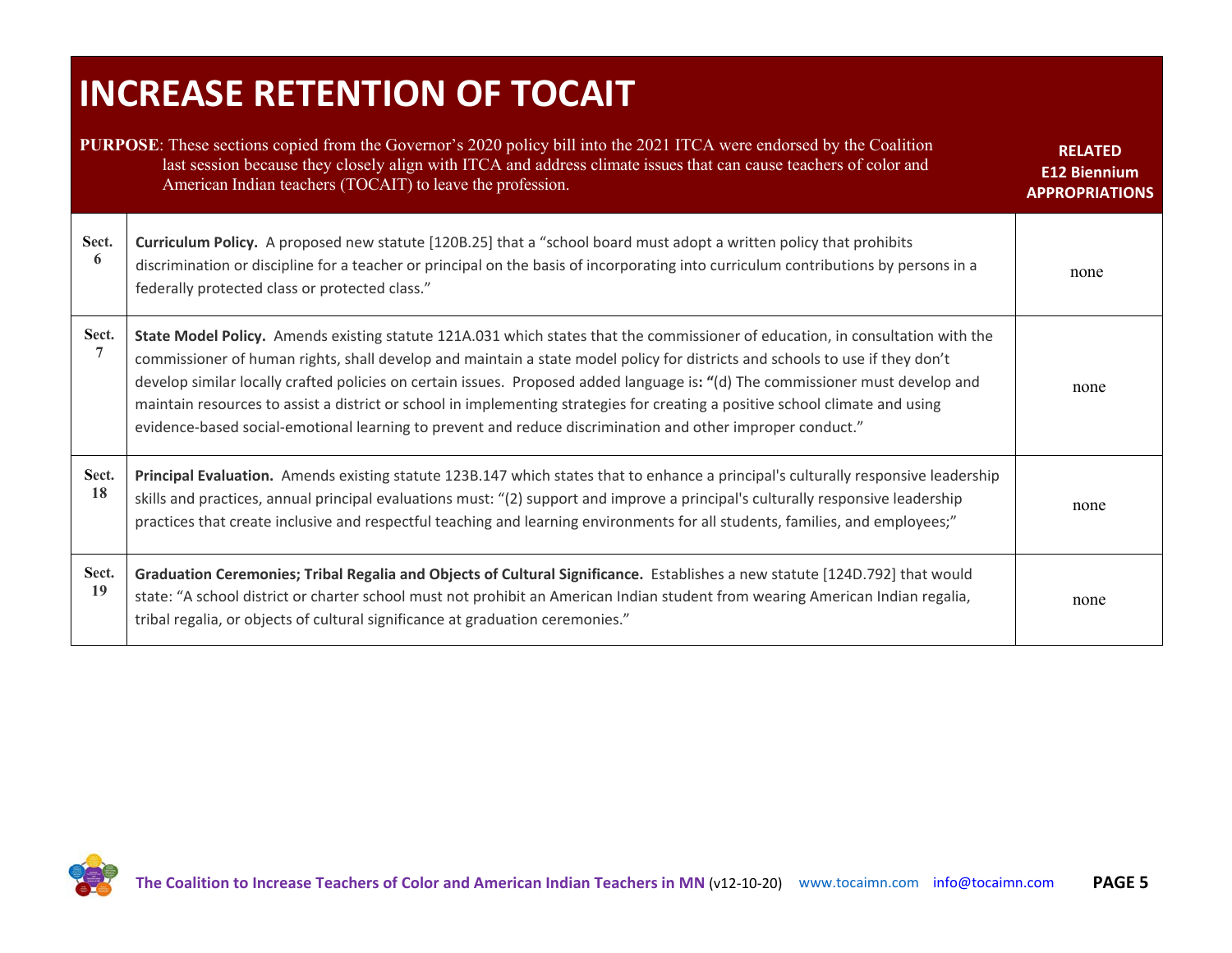#### 2020 FISCAL SUMMARY

#### **Needed ITCA Investments in Context:**

| Table 6<br>All Funds Biennial Budget -- FY 2020-21, By Budget Area<br>Comparison of Enacted FY 2020-21 Budget to FY 2018-19 and to Forecast<br>(dollars in millions) |                     |                     |                     |                 |                                                        |
|----------------------------------------------------------------------------------------------------------------------------------------------------------------------|---------------------|---------------------|---------------------|-----------------|--------------------------------------------------------|
| <b>Change:</b><br>FY 2020-21<br>FY 2020-21<br>May Proj/<br><b>Enacted -</b><br><b>Forecast</b><br>FY 2018-19<br>FY 2018-19<br>Enacted **<br>Base *                   |                     |                     |                     |                 | <b>Change:</b><br><b>Enacted -</b><br><b>Fest Base</b> |
| E-12 Education<br><b>Higher Education</b>                                                                                                                            | 20,477.2<br>3,396.3 | 21,953.3<br>3,496.3 | 22,371.7<br>3,496.3 | 1,894.5<br>99.9 | 418.4                                                  |

**TOTAL STATE BUDGET** (Source: Minnesota State Senate Fiscal Summary)

| 89,279.7<br>Total for Budget Area<br>9,634.1<br>79.645.6<br>86,746.1 |  |  |  |
|----------------------------------------------------------------------|--|--|--|
|                                                                      |  |  |  |

#### **State E-12 Biennial (FY 2022-23) Investments Needed to Increase the Percentage of Teachers of Color**

|              | 31%    | 17,000,000   | Grow Your Own pathways                                                              |                                                                               |
|--------------|--------|--------------|-------------------------------------------------------------------------------------|-------------------------------------------------------------------------------|
|              | 22%    | 12,000,000   | Collaborative urban and greater Minnesota educators of color grants                 |                                                                               |
|              | 11%    | 6,000,000    | Mentoring, induction, and retention incentive program grants for teachers of color  |                                                                               |
|              | 11%    | 6,000,000    | Equitable School Enhancement grants                                                 |                                                                               |
|              | 9%     | 5,000,000    | * Student Teacher grants                                                            | * While these two programs are not                                            |
| All sectors  | 7%     | 4,000,000    | * Teacher shortage loan forgiveness                                                 | included in the E12 ITCA, they do serve<br>E12 teachers and students and have |
| of the       | 4%     | 2,100,000    | Come Teach in Minnesota hiring bonuses                                              | been funded by E12 budgets under past                                         |
|              | 2%     | 1,200,000    | American Indian teacher preparation grants<br>Expanded concurrent enrollment grants | Republican leadership. They are listed                                        |
| economy      | 2%     | 1,000,000    |                                                                                     | here because their suport from the<br>larger E12 budget is needed.            |
| and society  | 2%     | 1,000,000    | Teacher recruitment marketing campaign                                              |                                                                               |
| will benefit | 0.027% | 15,000       | Reports on increasing percentage of teachers of color                               |                                                                               |
| from more    | 100%   | \$55,315,000 |                                                                                     |                                                                               |

**\$55.315 million is only 0.247% of the total FY20-21 biennial budget for E-12 Education and only 0.062% of the FY20-21 biennial overall total state budget** 

| of the        |
|---------------|
| economy       |
| and society   |
| will benefit  |
| from more     |
| <b>TOCAIT</b> |
|               |

| State Higher Ed Biennial (FY 2022-23) Investments Needed to Increase the Percentage of Teachers of Color |                                             |            |  |
|----------------------------------------------------------------------------------------------------------|---------------------------------------------|------------|--|
|                                                                                                          | Acniring MN Educators of Color Scholarshins | 26.200.000 |  |

|                                             | 35,718,000 | 100% |
|---------------------------------------------|------------|------|
| Teacher shortage loan forgiveness           | 4,000,000  | 11%  |
| Student Teacher grants                      | 5.418.000  | 15%  |
| Aspiring MN Educators of Color Scholarships | 26,300,000 | 74%  |

**\$35,718 million is only 1.022% of the total FY20-21 biennial budget for Higher Education and only 0.039% of the FY20-21 biennial overall total state budget**